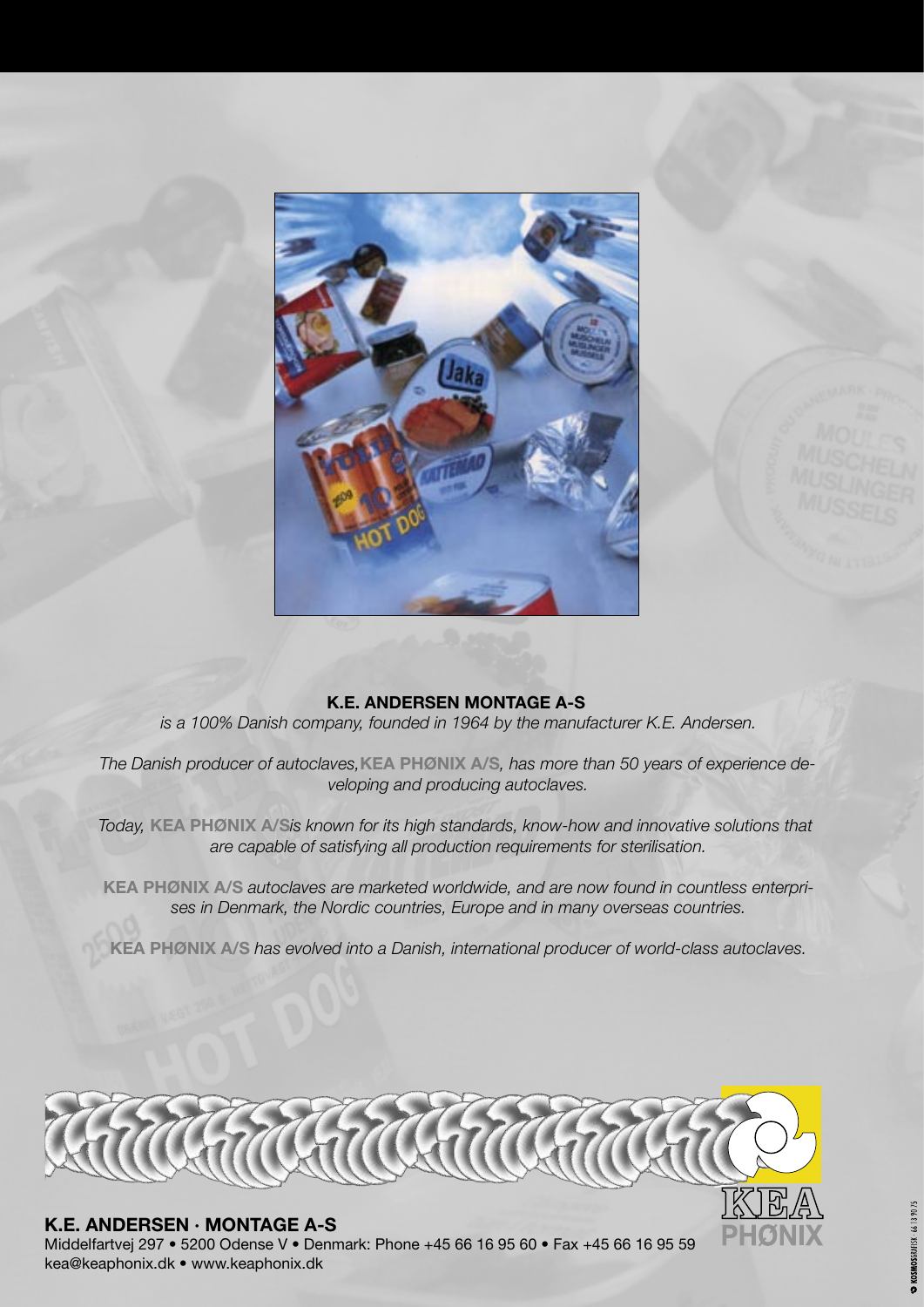The Danish producer of



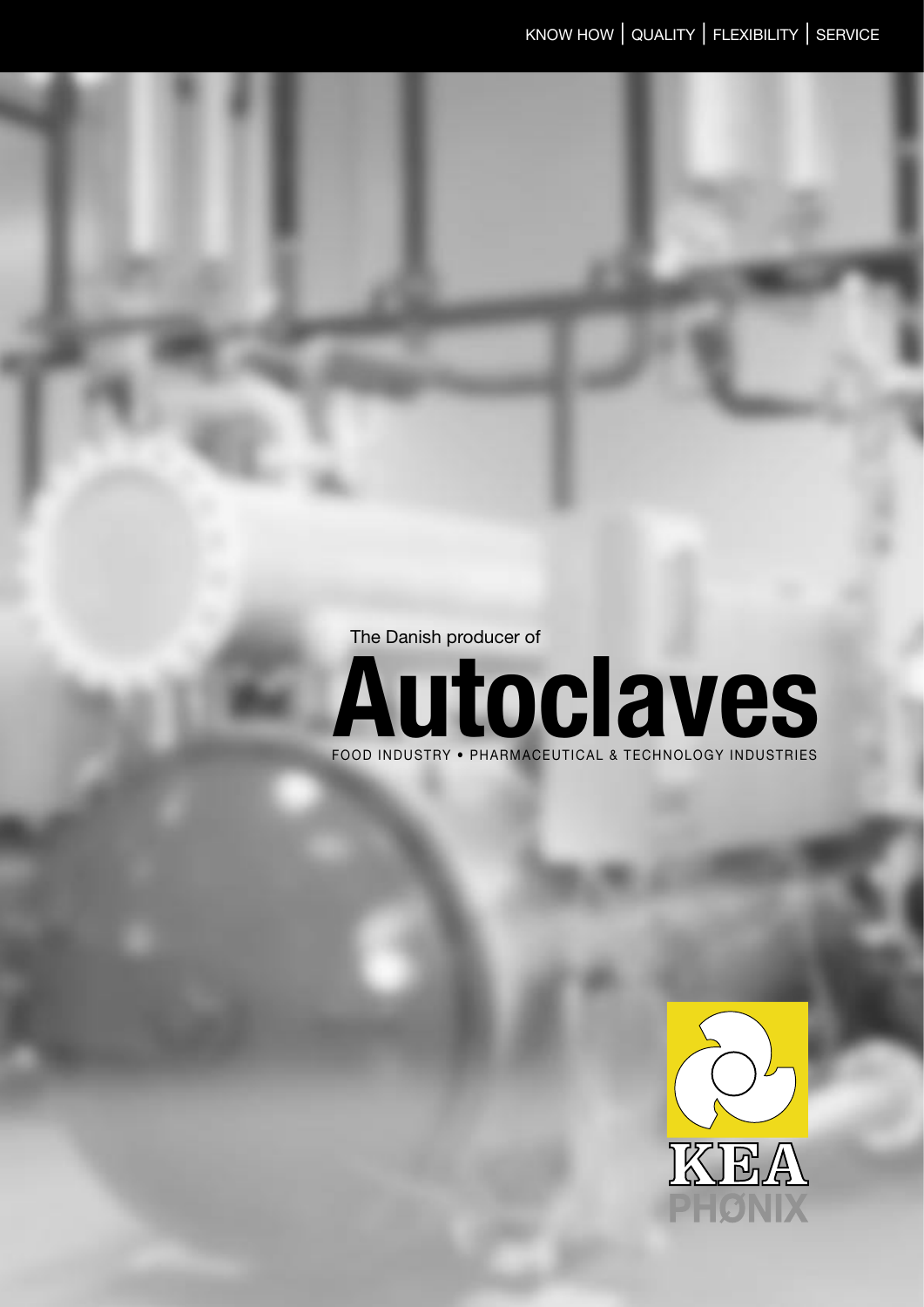





# **Autoclaves** | types

**KEA PHØNIX** produces and provides the full range of autoclaves used in the international food industry for sterilisation of products packed in tins, bottles, plastic containers, etc.

**KEA PHØNIX** autoclaves are also used in the international pharmaceutical and technology industries.

**KEA PHØNIX** provides the following types of autoclaves in both black and stainless steel, in standard dimensions and customised models.

- Water spray autoclaves/rotoclaves
- Full water autoclaves/rotoclaves
- Steam autoclaves/rotoclaves
- Vertical autoclaves

# **Autoclaves** | accessories

**KEA PHØNIX** offers to deliver the following customised autoclave accessories:

- Baskets, trolleys and perforated spacers
- Chain conveyor
- Mounting of heat exchanger and cooling tower

#### **KEA PHØNIX** also offers to provide

- Refurbishment/upgrading of existing autoclaves
- Modernisation of process control systems
- Regular service, maintenance and periodic inspections

# **Autoclaves** | process control

#### systems

Future demands to product sterilisation are increasingly moving towards more accurate control of the temperature, pressure and time requirement of the autoclave.

Today's **KEA PHØNIX** autoclaves are delivered with high-tech process control systems integral with several programs allowing for follow-up and documentation.

**KEA PHØNIX** specialises in developing customised process control systems that are created in consultation with the customer.